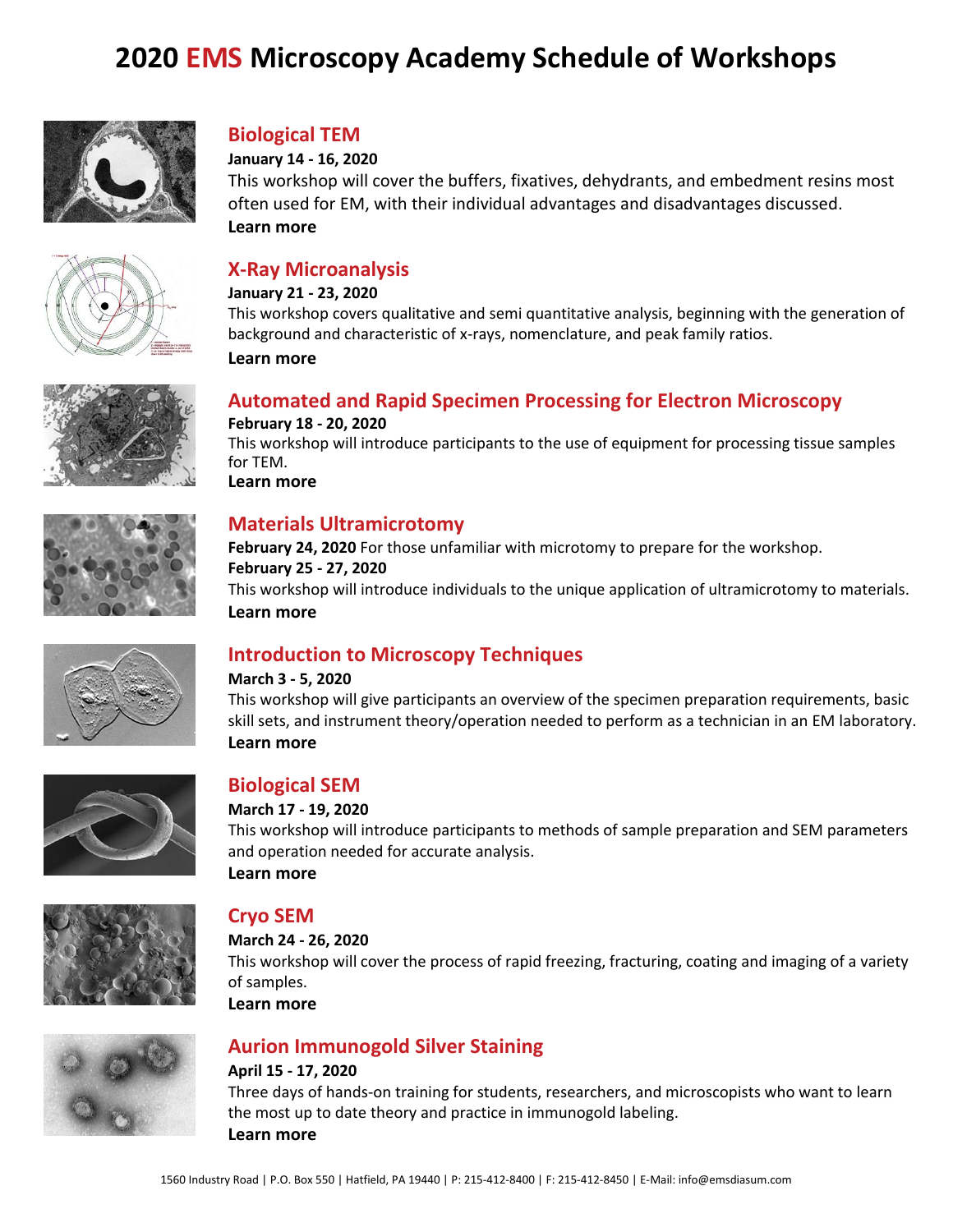# **2020 EMS Microscopy Academy Schedule of Workshops**



### **Cryosectioning/Immunogold**

#### **April 20 - 24, 2020**

Hands-on training for students, researchers, and microscopists who want to learn the most up to date theory and practice in cryosectioning and immunogold labeling. **[Learn more](https://www.emsmicroscopyacademy.com/product-page/cryoimmuno-apr20)**



### **Introduction to Microscopy Techniques**

#### **May 19 - 21, 2020**

This workshop will give participants an overview of the specimen preparation requirements, basic skill sets, and instrument theory/operation needed to perform as a technician in an EM laboratory. **[Learn more](https://www.emsmicroscopyacademy.com/product-page/intro-may20)**



### **X-Ray Microanalysis**

#### **May 26 - 28, 2020**

This workshop covers qualitative and semi quantitative analysis, beginning with the generation of background and characteristic of x-rays, nomenclature, and peak family ratios. **[Learn more](https://www.emsmicroscopyacademy.com/product-page/xray-may20)**



### **Microscopy: The Complete Image - June**

#### **June 15 - 26, 2020**

This workshop will prepare participants to enter the field of microscopy with a strong emphasis on electron microscopy specifically.

**[Learn more](https://www.emsmicroscopyacademy.com/product-page/completeimage-jun20)**

### **Microscopy: The Complete Image - July**

#### **July 13 - 24, 2020**

This workshop will prepare participants to enter the field of microscopy with a strong emphasis on electron microscopy specifically.

**[Learn more](https://www.emsmicroscopyacademy.com/product-page/completeimage-jul20)**



### **Microscopy: The Complete Image - August**

#### **August 10 - 21, 2020**

This workshop will prepare participants to enter the field of microscopy with a strong emphasis on electron microscopy specifically.

**[Learn more](https://www.emsmicroscopyacademy.com/product-page/completeimage-aug20)**





### **Introduction to Microscopy Techniques**

#### **September 15 - 17, 2020**

This workshop will give participants an overview of the specimen preparation requirements, basic skill sets, and instrument theory/operation needed to perform as a technician in an EM laboratory. **[Learn more](https://www.emsmicroscopyacademy.com/product-page/intro-sep20)**

### **Materials Ultramicrotomy**

**September 21, 2020** For those unfamiliar with microtomy to prepare for the workshop. **September 22 - 24, 2020** This workshop will introduce individuals to the unique application of ultramicrotomy to materials. **[Learn more](https://www.emsmicroscopyacademy.com/product-page/materials-sep20)**